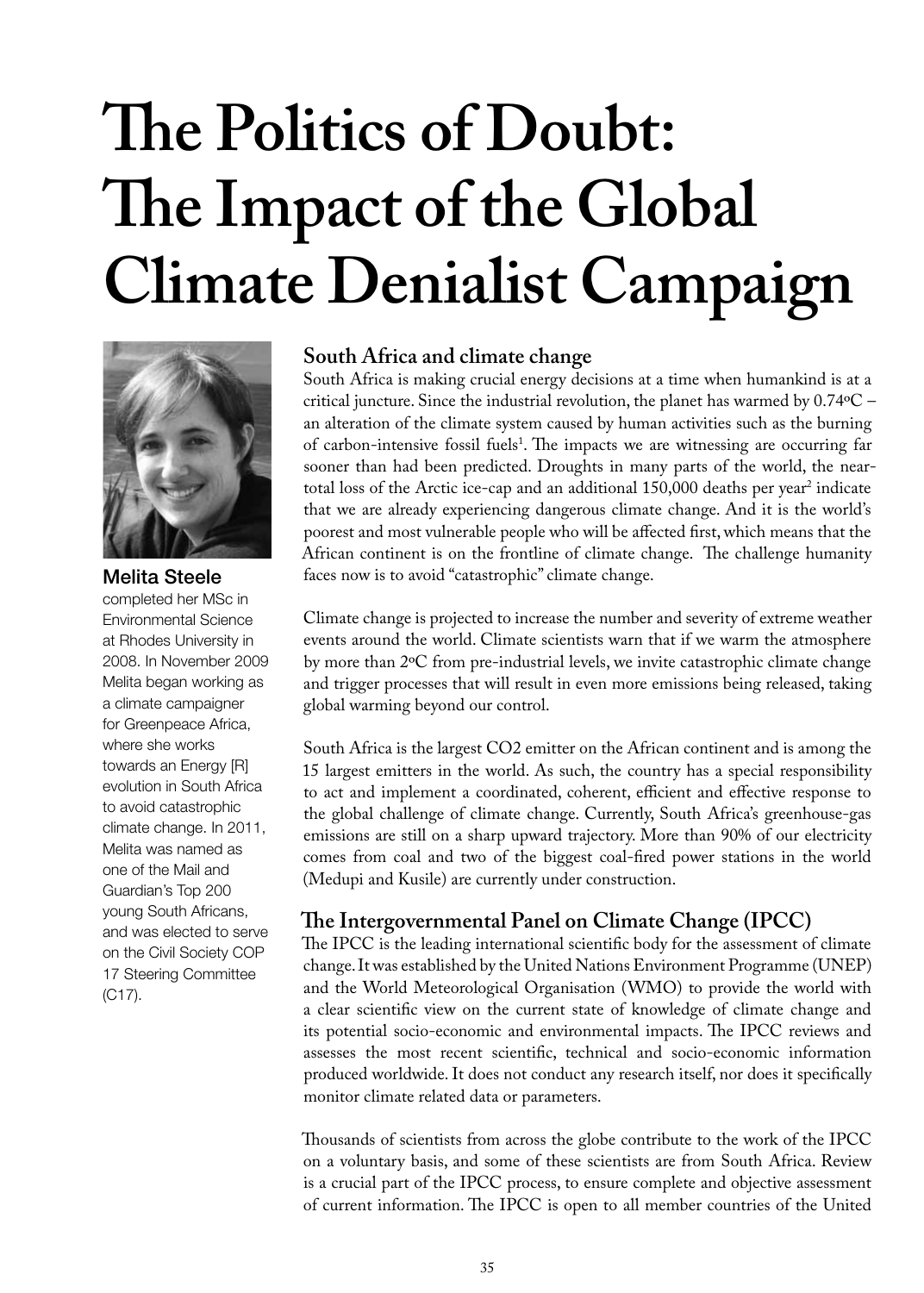Nations (UN) and WMO – currently 194 countries are members of the IPCC. Governments participate in the review process and the plenary sessions, where the main decisions about the IPCC work programme are taken and reports are accepted, adopted and approved.

Because of its scientific and intergovernmental nature, the IPCC embodies a unique opportunity to provide balanced and meticulous scientific information to decision makers. By endorsing the IPCC reports, governments acknowledge the authority of their scientific content. The work of the IPCC is therefore entirely policy-relevant, but endeavours to avoid being policy-prescriptive<sup>3</sup>.

#### **The global climate denialist (sceptic) campaign**

The IPCC scientific assessment of climate change is a thorough and robust process. It is possibly the largest ever organised scientific endeavour, involving thousands of scientists from many different research institutes around the world, backed up by massive amounts of data. It is also a human endeavour, and therefore not perfect. Despite ever stronger evidence of climate change and the threats it poses, the IPCC has been attacked at every turn.

*There have been sustained personal attacks on IPCC climate scientists for nothing more than reporting their results…*

As global action on climate change has become more likely, so the campaign against climate science has intensified through climate denialism. While it is important that scientists critically assess findings (including those of the IPCC), there has been a consistent and systematic campaign to sow doubt and promote the denial of climate change, specifically

when it comes to the work of the IPCC. This campaign has been run for nearly 20 years by groups and organisations, many funded (directly and indirectly) by fossil fuel companies4 . This denialist campaign is aimed at one thing: to force upon decision-makers and the public the view that human-induced climate change does not exist. The reason for this is that the IPCC has concluded that greenhouse gas emissions increases at present rates will certainly lead to warming, and therefore to catastrophic climate change5 . This is a direct threat to business-as-usual in the fossil fuel industry.

The claims and attacks are many and varied. They have been based on: attacking the models, attacking the objectivity, claiming that the IPCC is 'political' rather than 'scientific', attacking the data, and attacking the scientists. There have been sustained personal attacks on IPCC climate scientists for nothing more than reporting their results (including Ben Santer, Kevin Trenbeth and Michael Mann). Some of the claims/attacks have used these arguments:

- Stabilising carbon dioxide emissions would have little environmental benefit<sup>6</sup>
- Model based projections are controversial and uncertain, thus scientists are divided in their opinion about the likelihood and consequences of climate change<sup>7</sup>
- The science does not support the prospect of catastrophic climate change<sup>8</sup>
- The wording of IPCC reports is inflammatory<sup>9</sup>
- Two errors in the 2,800 page IPCC AR4 report undermine the IPCC's entire body of work<sup>10</sup>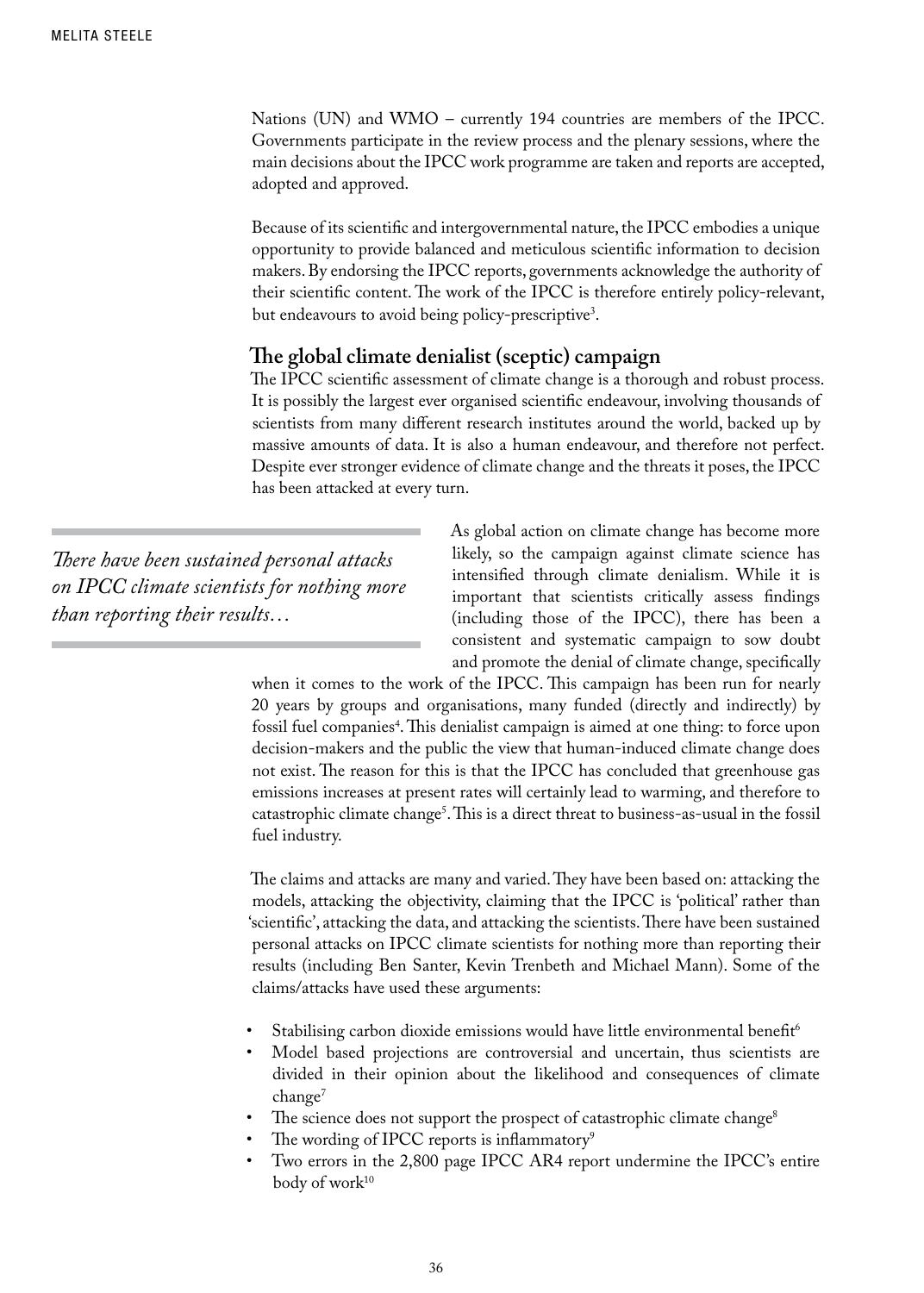South Africa is not immune to the climate denialist campaign. Increasingly, the same individuals are consistently and publicly questioning the merits of climate change science, the viability of renewable energy as a solution to climate change, and the need for South Africa to shift away from its addiction to fossil fuels.

### **Is the science on climate change settled?**

Climate change denialists have made highly selective use of findings from non-peer reviewed literature to sow doubt about the real science in attempts to undermine faith in the consensus.

The way that scientific research works is that the understanding of any particular subject continues to develop as more information becomes available. This is precisely how climate science has developed. Today, there is a strong international scientific consensus on climate change. This consensus is based on the work of thousands of scientists, and has been accepted by governments around the world. None of the work by climate denialists has changed the harsh reality that anthropogenic climate change is happening.

*The IPCC's conclusions reflect the fact that the only remaining theory that is supported by the scientific evidence is that global warming is caused by the growing emissions of greenhouse gases, and that human activity is undeniably responsible.*

It is important to differentiate between the scientists who have challenged the theories of anthropogenic climate change in good faith, seeking to put forward other possible explanations for our changing climate, and the efforts of the denialist campaign, which aims to undermine the credibility of climate science and prevent government action on climate change.

Arguments about sunspots, the Earth's rotation around the sun, the accuracy of temperature measurements, the likely severity of global warming and other theories have all played out over the last 20 years through the scientific literature. The IPCC's conclusions reflect the fact that the only remaining theory that is supported by the scientific evidence is that global warming is caused by the growing emissions of greenhouse gases, and that human activity is undeniably responsible.

# **The impacts of climate denialism**

The purpose of climate denialism is to influence governments to prevent action against climate change. The impacts of this campaign have been to muddy the waters around climate science through interventions in the scientific literature, therefore affecting the political debate around climate change. What this has also meant is that people around the world hear conflicting views on climate change and are uncertain which to believe. The denialist campaign has worked hard to sow these seeds of doubt, with the aim that both ordinary citizens and the media question the certainty around climate science.

By implication, what climate denialism has done is delay the urgent action that is needed to stop catastrophic climate change. This makes it incredibly dangerous.

# **The kind of action needed to prevent catastrophic climate change**

There is much South Africa can do to become a climate leader. Climate change presents the greatest threat the planet faces. But it also provides an opportunity for sustainable development. South Africa has massive renewable energy sources,